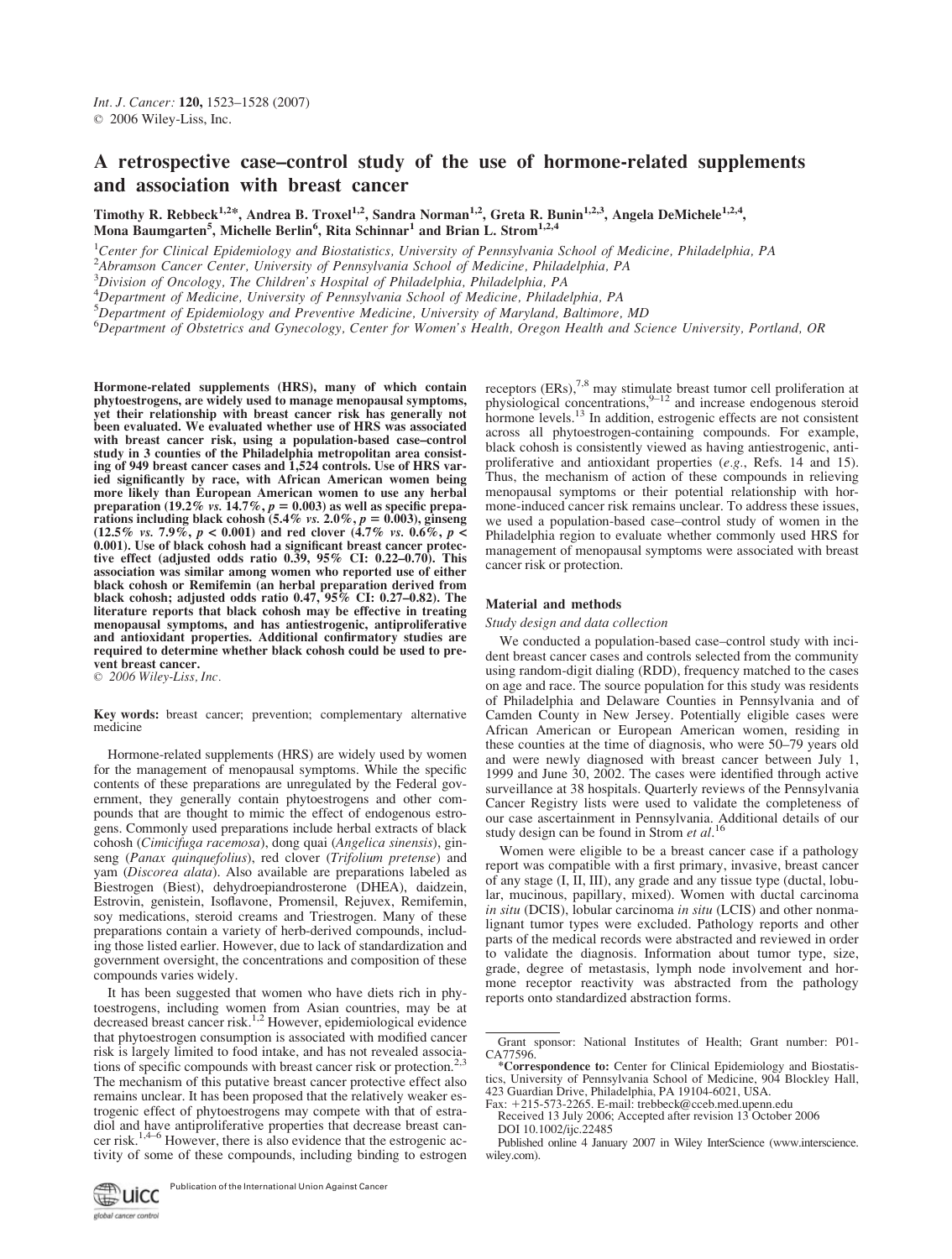Controls were selected by RDD from the same geographic regions as the cases, and frequency-matched to the cases on age (in 5-year age groups), race (European or African American; Hispanic women who reported their race as European or African American were eligible) and calendar date of interview  $(\pm 3 \text{ months})$ . Controls were selected by a survey research firm that used a strict single stage method in which every residential telephone number had an equal and known probability of selection. Control ascertainment occurred concurrently with case ascertainment over the period from July 1, 1999 to June 30, 2002. The original plan called for equal numbers of cases and controls. About halfway through the study, we decided to increase the control-to-case ratio to increase power and to relax the age-matching criteria to increase the number of African American controls.

To be eligible for inclusion, controls could not have a history of breast cancer. Additional eligibility criteria for both cases and controls included living in a noninstitutional setting, having a household telephone, ability to speak English and lacking severe cognitive, language or speech impairment. To minimize the potential bias related to selecting controls from among individuals who are frequently at home and who may be different from individuals who are frequently out of the house, we required up to 9 attempts at contact at multiple times of the day and days of the week. The interval between diagnosis and case ascertainment could not exceed 18 months, and the interval between ascertainment and contacting cases for the screening interview could not exceed 12 months. Women in the control group were interviewed within 12 months from the date of the RDD screening interview.

We ascertained 1,890 incident breast cancer cases who met the age, county, diagnostic, diagnosis date and race criteria. Of these, 8 were living in a nursing home, 44 did not speak English, 25 were not mentally or physically able to participate, 416 did not have physician consent, 125 were without correct address and/or phone number and 58 died before we could contact them. Another 234 refused, and 31 could not be interviewed before the study ended. Of the 1,214 cases who were eligible and accessible, 949 were interviewed (50% of ascertained, 78% of those eligible and accessible).

The survey research firm provided the names, addresses and telephone numbers for 2,381 potential RDD controls. Of these, 181 were ineligible because of age, gender, county, race or history of breast cancer. Of those remaining, 22 could not participate because of physical or mental impairments, 11 did not speak English, 5 were deceased, 199 could not be recontacted because they moved or changed their phone number and 439 refused prior to viewing the research materials. The remaining 1,524 completed the interview (64% of those referred or 78% of those eligible and accessible).

Telephone interviews were used to collect data on demographic characteristics, family history of breast, endometrial and ovarian cancer, contraceptive history, fertility history, menstrual and menopausal history, medical history, detailed gynecologic screening history, use of exogenous hormones and use of other medications. The names of HRS commonly used for menopausal symptoms were included on a card mailed in advance to the study participants. We specifically asked about the use of Biest, black cohosh, DHEA, daidzein, dong quai, Estrovin, genistein, ginseng, Isoflavones, Promensil, red clover, Rejuvex, Remifemin, soy medications, steroid creams, Triestrogen and yam creams. During the interview, respondents could list up to 5 of these HRS used at least 3 times a week for 1 month or more any time before the reference date, which was defined as the date of diagnosis for the cases and the date of completion of the RDD screening for the controls.

#### Statistical analysis

Odds ratios (ORs) and 95% confidence intervals (CIs) were calculated to evaluate the relationship of self-reported herbal preparation use and breast cancer. Multiple conditional logistic regression was performed to adjust simultaneously for the matching variables

TABLE I – DEMOGRAPHIC CHARACTERISTICS OF BREAST CANCER CASES AND MATCHED RDD CONTROLS IN THE PHILADELPHIA AREA, 1999–2002

| Characteristic            | Cases $(N)$ | Controls $(N)$ | $p$ value  |
|---------------------------|-------------|----------------|------------|
| Age at reference date,    | 63.0(8.1)   | 61.8(8.5)      | ${<}0.001$ |
| $yr$ (mean $\pm$ SD)      |             |                |            |
| Race                      |             |                | < 0.001    |
| White                     | $677(43)^1$ | 905 (57)       |            |
| <b>Black</b>              | 272(31)     | 619 (69)       |            |
| Marital status            |             |                | 0.085      |
| Never married             | 93 (44)     | 119 (56)       |            |
| Ever married              | 854 (38)    | 1,402(62)      |            |
| Highest schooling         |             |                | 0.453      |
| Less than high school     | 138 (39)    | 220(61)        |            |
| High school diploma       | 399 (40)    | 595 (60)       |            |
| Greater than high         | 201 (36)    | 352 (64)       |            |
| school diploma            |             |                |            |
| College degree            | 210 (37)    | 355 (63)       |            |
| Household income (pretax) |             |                | 0.025      |
| $<$ \$15,000              | 155 (39)    | 245 (61)       |            |
| \$15,000 - \$45,000       | 342 (36)    | 609(64)        |            |
| \$45,000-\$75,000         | 188 (37)    | 323 (63)       |            |
| $>$ \$75,000              | 129 (40)    | 190 (60)       |            |

<sup>1</sup>Values within parentheses indicate percentages.

(defined by combinations of age group and race) and known risk factors for breast cancer. All models were adjusted by the same set of potential confounders: (i) education (less than high school, high school grad, greater than high school but not a college graduate or college graduate or higher),  $(ii)$  age at first full-term pregnancy (nulliparous vs. age of first live birth  $\langle 20 \rangle$  vs. age at first live birth 20–24 vs. age of first live birth 25–29 vs. age of first live birth >30), *(iii)* menopause status (known natural, assumed natural at reference age of 50 if menopausal status is unknown and induced),  $(iv)$  family history of breast cancer (any vs. none),  $(v)$  reference age as a continuous variable and (vi) ever use of hormone replacement therapy. Other variables that were considered as confounders but were not significant predictors and did not change the point estimate associated with herb use by more than 10% in any analysis included age at menopause, use of oral contraceptives, body mass index, smoking history, history of bilateral oophorectomy and years of menses. Although we asked women to report their use of HRS only prior to diagnosis, we considered the potential for bias in use of HRS in the interval from time from diagnosis or ascertainment until interview. For this reason, we also included the interval from diagnosis (in cases) or ascertainment (in controls) to interview as a quartile range  $\left( < 86 \text{ days } vs. 87 - 135 \text{ days } vs. 136 - 135 \text{ days } vs. 136 - 135 \text{ days } vs. 136 - 135 \text{ days } vs. 136 - 135 \text{ days } vs. 136 - 135 \text{ days } vs. 136 - 135 \text{ days } vs. 136 - 135 \text{ days } vs. 136 - 135 \text{ days } vs. 136 - 135 \text{ days } vs. 136 - 135 \text{ days }$ 208 days  $vs. > 209$  days) as a potential confounder.

All analyses were performed in STATA (version 9.0, STATA Corporation, College Station, TX).

#### Results

Tables I and II summarize the characteristics of our study population. As expected, there was a difference in age and race by case–control status, and all subsequent analyses considered age and race to correct for potential confounding by these factors. Marital status and education were not different by case status, but income level was. Table II demonstrates that many known breast cancer risk factors including menopausal status, parity and family history were also shown to be breast cancer risk factors in this study. However, the sample size was small when stratified by HRS use to make strong inferences about the effect of some of these factors in HRS users.

As shown in Table III, between 10 and 20% of women in our study reported use of any HRS. This proportion varied by race. Overall, African American women were more likely to report use of any HRS than European American women (19.2% vs. 14.7%,  $p = 0.003$ ). This relationship was observed both among breast cancer cases and controls, with 16.9% of African American cases reporting any herbal preparation use compared with 11.4% of European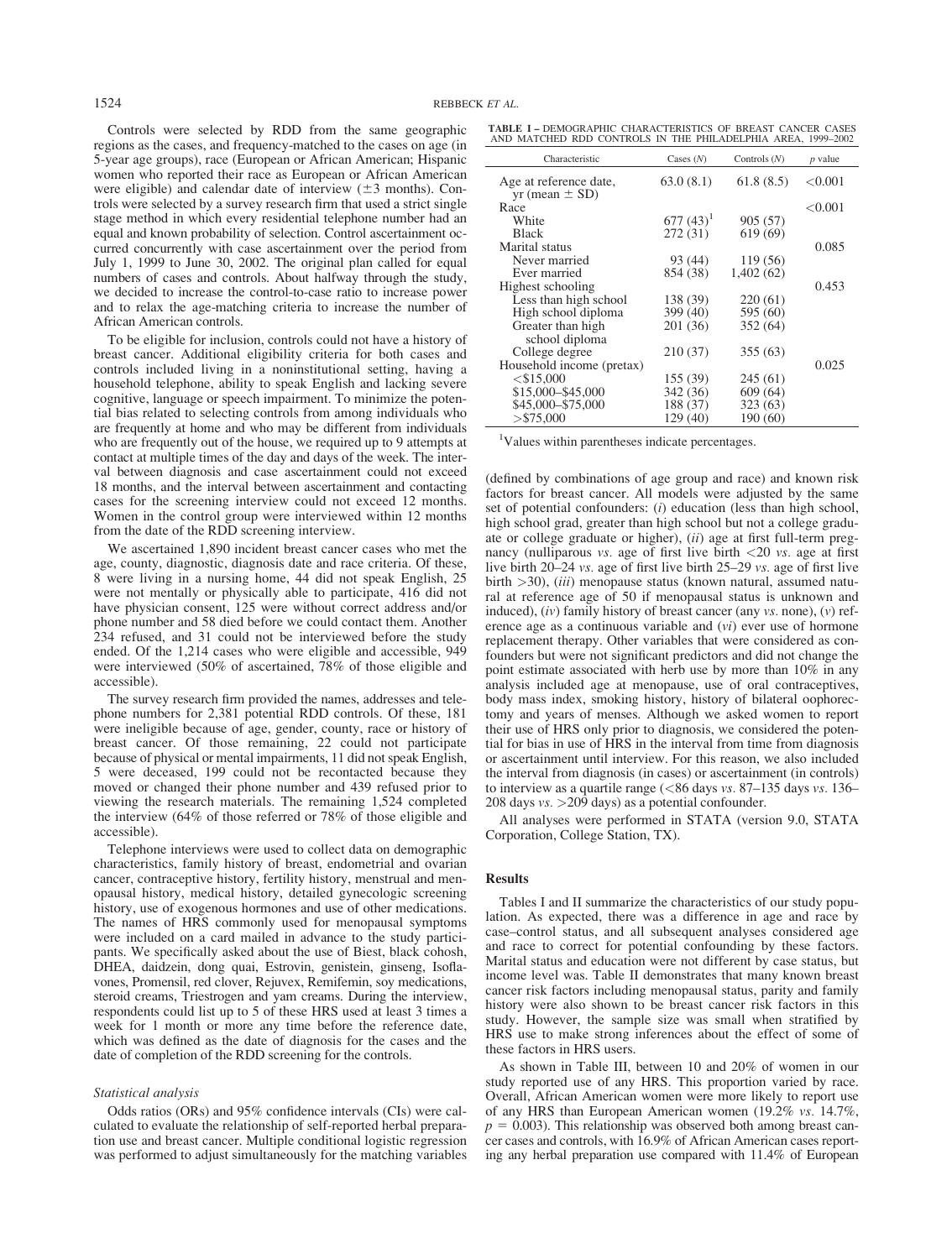## HORMONE-RELATED SUPPLEMENTS AND BREAST CANCER 1525

TABLE II – CHARACTERISTICS OF BREAST CANCER CASES AND MATCHED RDD CONTROLS IN THE PHILADELPHIA AREA

| Characteristic                        | No HRS use   |                |           | HRS use     |                |           |
|---------------------------------------|--------------|----------------|-----------|-------------|----------------|-----------|
|                                       | Cases $(N)$  | Controls $(N)$ | $p$ value | Cases $(N)$ | Controls $(N)$ | $p$ value |
| Body mass index $(BMI)^{1}$           |              |                | 0.089     |             |                | 0.118     |
| BMI < 30                              | 740 $(40)^2$ | 1,090(60)      |           | 110(32)     | 236(68)        |           |
| BMI > 30                              | 80(35)       | 151 (65)       |           | 12(21)      | 44 (79)        |           |
| Age at first menarche                 |              |                | 0.075     |             |                | 0.310     |
| Early $(<12)$                         | 203(43)      | 264(57)        |           | 30(25)      | 92 (75)        |           |
| Late $(>13)$                          | 619 (39)     | 973 (61)       |           | 56(20)      | 223 (80)       |           |
| Imputed age at menopause <sup>3</sup> |              |                | 0.371     |             |                | 0.603     |
| Early $(<50)$                         | 417 (39)     | 654(61)        |           | 66 (30)     | 154 (70)       |           |
| Late $($ >50)                         | 344(41)      | 496 (59)       |           | 45(33)      | 93 (67)        |           |
| Full term pregnancy <sup>4</sup>      |              |                | < 0.001   |             |                | 0.004     |
| Never                                 | 128 (58)     | 94 (42)        |           | 259(93)     | 21(7)          |           |
| Ever                                  | 698 (38)     | 1,147(62)      |           | 102(83)     | 21(17)         |           |
| Oral contraceptive use                |              |                | 0.011     |             |                | 0.538     |
| Never used                            | 481 (43)     | 641 (57)       |           | 45(32)      | 96(68)         |           |
| Used $<$ 3 yr                         | 167(38)      | 278 (62)       |           | 28(26)      | 78 (74)        |           |
| Used $>3$ yr                          | 176 (36)     | 319 (64)       |           | 50(32)      | 104(68)        |           |
| Hormone replacement therapy use       |              |                | 0.335     |             |                | 0.280     |
| Never                                 | 473 (41)     | 684 (59)       |           | 53 (28)     | 137(72)        |           |
| Ever                                  | 353 (39)     | 557 (61)       |           | 70(33)      | 143 (67)       |           |
| Cigarette smoker                      |              |                | 0.594     |             |                | 0.900     |
| Never                                 | 330 (39)     | 511 (61)       |           | 49 (30)     | 113 (70)       |           |
| Ever                                  | 495 (40)     | 730 (60)       |           | 74 (31)     | 166(69)        |           |
| Family history of breast cancer       |              |                | 0.008     |             |                | 0.089     |
| (first degree relatives)              |              |                |           |             |                |           |
| None                                  | 663 (39)     | 1,052(61)      |           | 95(29)      | 236(71)        |           |
| Any                                   | 163(46)      | 189 (54)       |           | 28 (39)     | 44(61)         |           |
| Estrogen receptor positive            | 521          | <b>NA</b>      |           | 71          | <b>NA</b>      |           |
| Progesterone receptor positive        | 441          | NA             |           | 56          | NA             |           |

<sup>1</sup>Based on woman's usual weight when over the age decade 30–39.<sup>2</sup>Values within parentheses indicate percentages.<sup>3</sup>Age at menopause was imputed where unknown based on age at first use of menopausal hormone replacement therapy, if available.<sup>4</sup>Defined as a pregnancy longer than 26 weeks.

American cases ( $p = 0.022$ ) and 20.2% of African American controls compared with 17.2% of European American controls ( $p =$ 0.130), although this was not statistically significant among controls. Among the more commonly used preparations, African American women were significantly more likely than European American women to use black cohosh (5.4% vs. 2.0%,  $p = 0.003$ ), ginseng (12.5% vs. 7.9%,  $p < 0.001$ ) and red clover (4.7% vs. 0.6%,  $p <$ 0.001). The use of most preparations was uncommon, with Biest, daidzein, DHEA, Estrovin, genistein, Isoflavone, Promensil, Rejuvex, Remifemin, steroid creams and yam creams being used by no more than  $\sim$ 1% of women in our sample (Table III). Although asked in our questionnaire, no woman reported having used daidzein.

We also explored whether additional factors were predictive of use of any herbal preparation. As expected, women who had ever used hormone replacement therapy ( $p = 0.005$ ) or were postmenopausal ( $p = 0.023$ ) were significantly more likely to have ever used an herbal preparation. Women who had attended college or had a college degree were also more likely to have used HRS than women who had a high school education or less ( $p < 0.001$ ). Women who had used oral contraceptives were more likely to use HRS than women who had never used oral contraceptives ( $p =$ 0.011). A family history of breast cancer in a first degree relative was not associated with ever use of HRS ( $p = 0.270$ ). Women who were ever pregnant were not more likely to have used HRS  $(p = 0.505)$ , and there was no significant association with age at first full term pregnancy ( $p = 0.088$ ).

Comparing women who did and did not use a particular herbal preparation, the risk of breast cancer risk was significantly lower among women who reported use of any HRS compared with women who reported no use (adjusted OR 0.65, 95% CI: 0.49, 0.87; Table III). Of individual preparations, only black cohosh was significantly associated with a decreased risk of breast cancer (adjusted OR 0.39, 95% CI: 0.22, 0.70). Black cohosh is also marketed under the brand name Remifemin. Thus, we considered reported use of either black cohosh or Remifemin. Six women reported Remifemin but no black cohosh use, 88 women reported

black cohosh but not Remifemin use, and 7 women reported using both preparations. There was a protective association between breast cancer and use of either or both compounds (adjusted  $OR = 0.47$ , 95% CI: 0.27, 0.82).

Also shown in Table I are comparisons of women who used a specific herbal preparation with those who had never used any herbal preparation. The resulting inferences were identical to those obtained when comparing women who did and did not take a specific herbal preparation (see previous paragraph).

Use of tamoxifen or raloxifene may reduce breast cancer risk as well as induce menopausal symptoms, and some women using tamoxifen or raloxifene may use HRS to address these symptoms. Therefore, we also considered the use of HRS and use of tamoxifen or raloxifene prior to cancer diagnosis (i.e., as a chemopreventive agent, not in treatment for cancer). The power to identify such associations was low, since only 35 women used both tamoxifen/ raloxifene and any herbal preparation and only 8 women used both tamoxifen/raloxifene and black cohosh. No significant interaction between tamoxifen/raloxifene use and use of any herbal preparation ( $p = 0.469$ ) or black cohosh use ( $p = 0.997$ ) was observed. In subset analyses of women who never used tamoxifen or raloxifene, the association of any herbal preparation ( $OR = 0.52$ , 95% CI: 0.34, 0.79), black cohosh (OR = 0.29, 95% CI: 0.12, 0.71) or black cohosh  $\pm$  Remifemin (OR = 0.34, 95% CI: 0.15, 0.81) persisted or became stronger. Ever use of tamoxifen or raloxifene was not a significant confounder in the relationship between use of HRS or black cohosh with breast cancer. In addition, the interval between reference date and interview did not change the inferences of our study for any analysis.

To further elucidate the potential mode of action of black cohosh and/or Remifemin on breast cancer protection, we explored whether the effect of these preparations on breast cancer risk reduction was associated with the hormone receptor characteristics of the tumor, namely ER and progesterone receptor (PR) status. ER/PR status was available on 786 (83%) of breast cancer cases. In this subset of cases, the effect of black cohosh and/or Remifemin persisted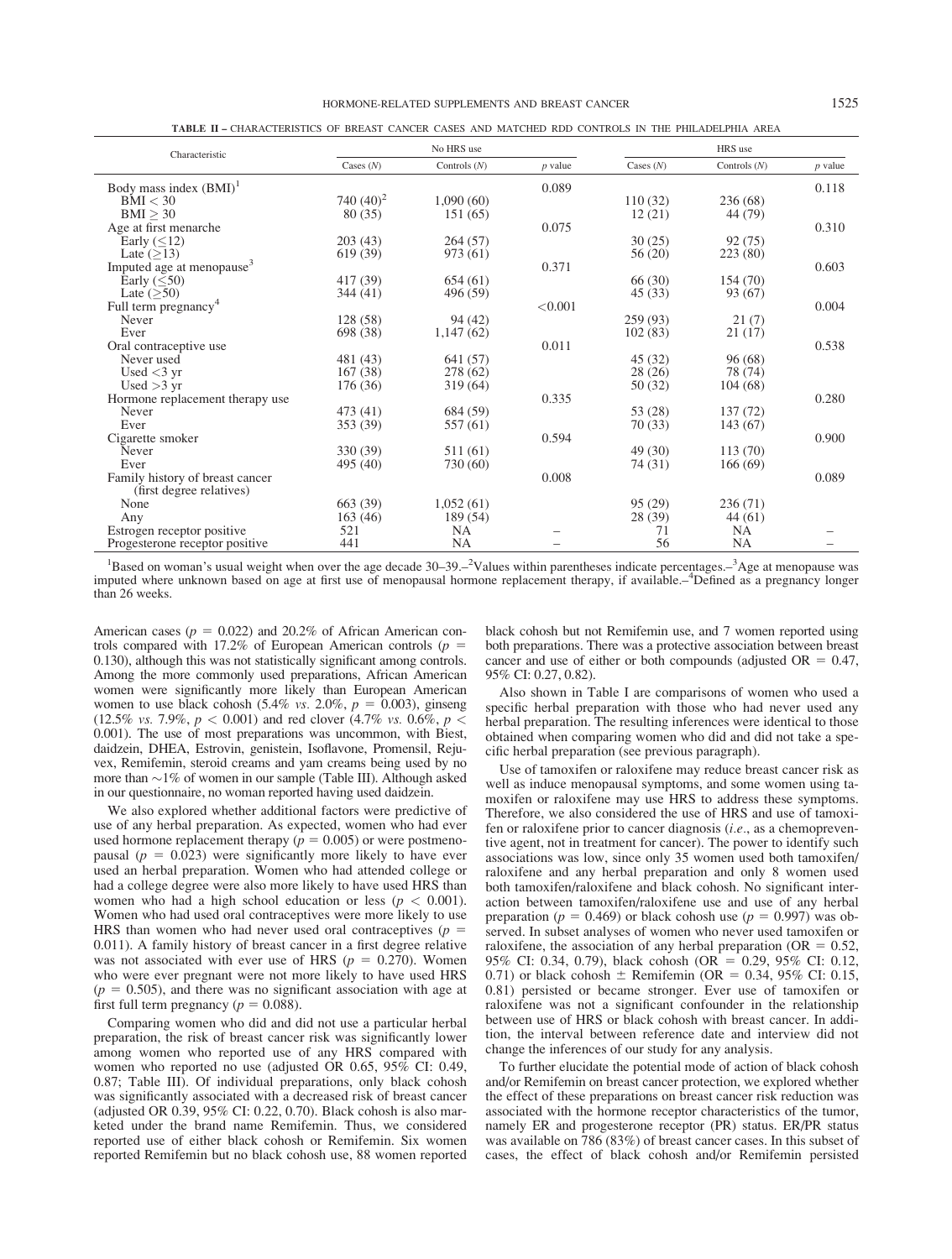## 1526 REBBECK ET AL.

| Exposure                    | Use in European Americans |                         | Use in African Americans |                         | Ever use of specific                         | Ever use of specific                    |
|-----------------------------|---------------------------|-------------------------|--------------------------|-------------------------|----------------------------------------------|-----------------------------------------|
|                             | Cases<br>$(N = 677)$      | Controls<br>$(N = 905)$ | Cases<br>$(N = 272)$     | Controls<br>$(N = 619)$ | herb vs. never use<br>of specific HRS, $OR1$ | herb vs. never use of<br>any HRS, $OR1$ |
| Any HRS                     | 77 $(11.4)^2$             | 155 (17.2)              | 46(16.9)                 | 125(20.2)               | $0.65$ [0.49– $0.87$ ] <sup>3</sup>          | $0.65$ [0.49-0.87]                      |
| Any phytoestrogen           | 20(3.0)                   | 44 (4.9)                | 20(7.4)                  | 46(7.4)                 | $0.76$ [0.48-1.21]                           | $0.69$ [0.43-1.11]                      |
| Any Isoflavone or genistein | 9(1.3)                    | 19(2.1)                 | 2(0.7)                   | 8(1.3)                  | $0.74$ [0.32-1.67]                           | $0.67$ [0.29-1.53]                      |
| Isoflavone                  | 9(1.3)                    | 17(1.9)                 |                          | 5(0.8)                  | ND <sup>4</sup>                              | $ND^4$                                  |
| Genistein                   |                           | 2(0.2)                  | 2(0.7)                   | 3(0.5)                  | ND <sup>4</sup>                              | ND <sup>4</sup>                         |
| Red clover                  | 2(0.3)                    | 8(0.9)                  | 13(4.8)                  | 29(4.7)                 | $0.78$ [0.38-1.61]                           | $0.70$ [0.33-1.47]                      |
| Soy medications             | 11(1.6)                   | 21(2.3)                 | 6(2.2)                   | 14(2.2)                 | $0.81$ [0.39-1.67]                           | $0.69$ [0.33-1.44]                      |
| Black cohosh or Remifemin   | 15(2.2)                   | 36(4.0)                 | 10(3.7)                  | 40(6.5)                 | $0.47$ [0.27-0.82]                           | $0.44$ [0.25-0.77]                      |
| Black cohosh                | 13(1.9)                   | 34(3.8)                 | 9(3.3)                   | 39(6.3)                 | $0.39$ [0.22-0.70]                           | $0.37$ [0.20-0.66]                      |
| Remifemin                   | 3(0.4)                    | 6(0.7)                  | 2(0.7)                   | 2(0.3)                  | $ND^4$                                       | ND <sup>4</sup>                         |
| Biestrogen                  |                           | 1(0.1)                  |                          |                         | ND <sup>4</sup>                              | $ND^4$                                  |
| <b>DHEA</b>                 | 8(1.2)                    | 16(1.8)                 | 2(0.7)                   | 4(0.7)                  | ND <sup>4</sup>                              | ND <sup>4</sup>                         |
| Dong quai                   | 12(1.8)                   | 21(2.3)                 | 9(3.3)                   | 20(3.2)                 | $0.83$ [0.43-1.59]                           | $0.75$ [0.39-1.45]                      |
| Estrovin                    | 3(0.4)                    | 4(0.4)                  | 3(1.1)                   | 7(1.1)                  | ND <sup>4</sup>                              | $ND^4$                                  |
| Ginseng                     | 41(6.1)                   | 84 (9.3)                | 31 (11.4)                | 80 (12.9)               | $0.74$ [0.53-1.06]                           | $0.75$ [0.53-1.06]                      |
| Promensil                   | 1(0.2)                    | 4(0.4)                  | $\theta$                 | 2(0.3)                  | ND <sup>4</sup>                              | $ND^4$                                  |
| Rejuvex                     | 7(1.0)                    | 10(1.1)                 | 2(0.7)                   | 8(1.3)                  | ND <sup>4</sup>                              | ND <sup>4</sup>                         |
| Steroid creams              | 6(0.9)                    | 13(1.4)                 | 1(0.4)                   | 3(0.5)                  | ND <sup>4</sup>                              | ND <sup>4</sup>                         |
| Yam creams                  | 5(0.7)                    | 10(1.1)                 | 1(0.4)                   | 4(0.7)                  | ND <sup>4</sup>                              | $ND^4$                                  |

TABLE III – ASSOCIATION OF HORMONE-RELATED SUPPLEMENT (HRS) USE AND BREAST CANCER IN A POPULATION-BASED SAMPLE OF WOMEN IN THE PHILADELPHIA METROPOLITAN AREA

<sup>1</sup>The odds ratio (OR) represents the relationship of herbal exposure and breast cancer risk as estimated from conditional logistic regression matched on age and race, and adjusted for the following variables: (i) education (less than high school, high school grad, greater than high school but not a college graduate, or college graduate or higher), (ii) age at first full-term pregnancy (nulliparous vs. age of first live birth <20 vs. age at first live birth  $20-24$  vs. age of first live birth  $25-29$  vs. age of first live birth  $>30$ , (iii) menopause status (known natural, assumed natural at reference age of 50 if menopausal status is unknown, and induced), (iv) family history of breast cancer (any vs. none), (v) time from diagnosis/ ascertainment to interview (<86 days vs. 87–135 days vs. 136–208 days vs. >209 days), (vi) reference age as a continuous variable and (vii) ever use of hormone replacement therapy.<sup>2</sup>Values within parentheses indicate perc CIs.–<sup>4</sup> Odds ratio associations not undertaken due to limited number of women who used this preparation.

regardless of ER status (OR =  $0.35$ , 95% CI: 0.13, 0.96 for ER negative and OR =  $0.50, 95\%$  CI: 0.26, 0.97 for ER positive tumors). In contrast, the effect of black cohosh and/or Remifemin varied by PR status: the effect was significant in PR positive tumors  $(OR = 0.36, 95\% \text{ CI: } 0.17, 0.78)$  but not in PR negative tumors  $(OR = 0.62, 95\% \text{ CI: } 0.30, 1.29)$ . While very preliminary, these results suggest that the effect of black cohosh and/or Remifemin may be greater in the ER positive and PR positive groups than in ER negative or PR negative tumors, although these differences are not large. In addition, these data suggest that PR activity may be related to the breast cancer protective effects of black cohosh/Remifemin because the effect of black cohosh and/or Remifemin was greater in PR positive tumors than in PR negative tumors.

## **Discussion**

With the serious health concerns that have been raised about the use of estrogen and progestin-containing hormone replacement therapy in recent years, $1<sup>7</sup>$  some women have turned to complementary/alternative medicines to alleviate symptoms of menopause. The long-range effects of these compounds have not been studied. Therefore, we present the first report that black cohosh confers a degree of protection from breast cancer, which represents a potentially important piece of information for women who take, or who might consider taking, these compounds. These results also have implications for future research related to breast cancer chemoprevention.

Black cohosh has been widely used in American and Chinese traditional medicine.<sup>18</sup> The present results are consistent with our knowledge of the biological actions of black cohosh. Black cohosh has been reported to have beneficial effects on menopausal symptoms in some randomized clinical trials<sup>19,20</sup> but not all.<sup>21</sup> While many phytoestrogens have proestrogenic properties, and bind the ER with a similar affinity as 17 $\beta$ -estradiol itself,<sup>22</sup> black cohosh may have antiestrogenic effects that inhibit breast carcinogenesis. Black cohosh has been inferred to be antiestrogenic by studies that show a lack of estrogen-induced proliferation of breast cancer cells,<sup>14,15,23–25</sup> showed no competitive binding to ERs nor regulation of estrogeninducible genes,<sup>7</sup> and protected against cellular DNA damage caused by reactive oxygen species by acting as an antioxidant. These data are consistent with the hypothesis that black cohosh may be associated with protection from breast cancer risk.

While preliminary, we have also reported that the effect of black cohosh and/or Remifemin may differ with respect to the PR status of breast tumors. Given the recent data suggesting that breast cancer risk is increased among women with exposure to progestins in combined  $HRT$ ,<sup>17</sup> this provides a potentially interesting link with mechanisms of hormonally induced breast carcinogenesis. However, it is not clear that use of black cohosh or Remifemin would necessarily be associated with the hormonal status of the tumors. Black cohosh has hormonal effects, but its action in terms of breast cancer risk may also be related to its antiproliferative properties, $4\overline{6}$ which may or may not be independent of hormone receptor status or other hormonal hallmarks of the tumor. Furthermore, it is possible that most breast tumors become estrogen/progesterone sensitive and lose these receptors at a later stage in tumorigenesis. Thus, the hormone-mediated effects of black cohosh may remain even in ER/ PR negative women, if these effects are acting on normal breast cells, early preneoplastic breast cells or breast tumor cells that have yet to lose their hormone receptors.

Studies of HRS are difficult to undertake because of limitations in data collection and the potential for study biases. We collected information about major categories of ''regular'' HRS use as shown in Table III. Usage of at least 3 times weekly for at least 1 month was asked about to minimize misclassification of exposure. Nonetheless, HRS are known by a variety of names, and because they are unregulated, may contain a variety of components and different dosages of the advertised components. This more detailed information about specific brands or preparations was not collected, which may lead to misclassification of exposure in this report. Some of these components may be unknown to the women who used them, and there is the possibility that exposure was misclassified because of variability in the naming and content of preparations that include black cohosh as an ingredient. Alternative therapies containing black cohosh are made from its roots and rhizomes. These HRS are not regulated by the FDA. Thus, the specific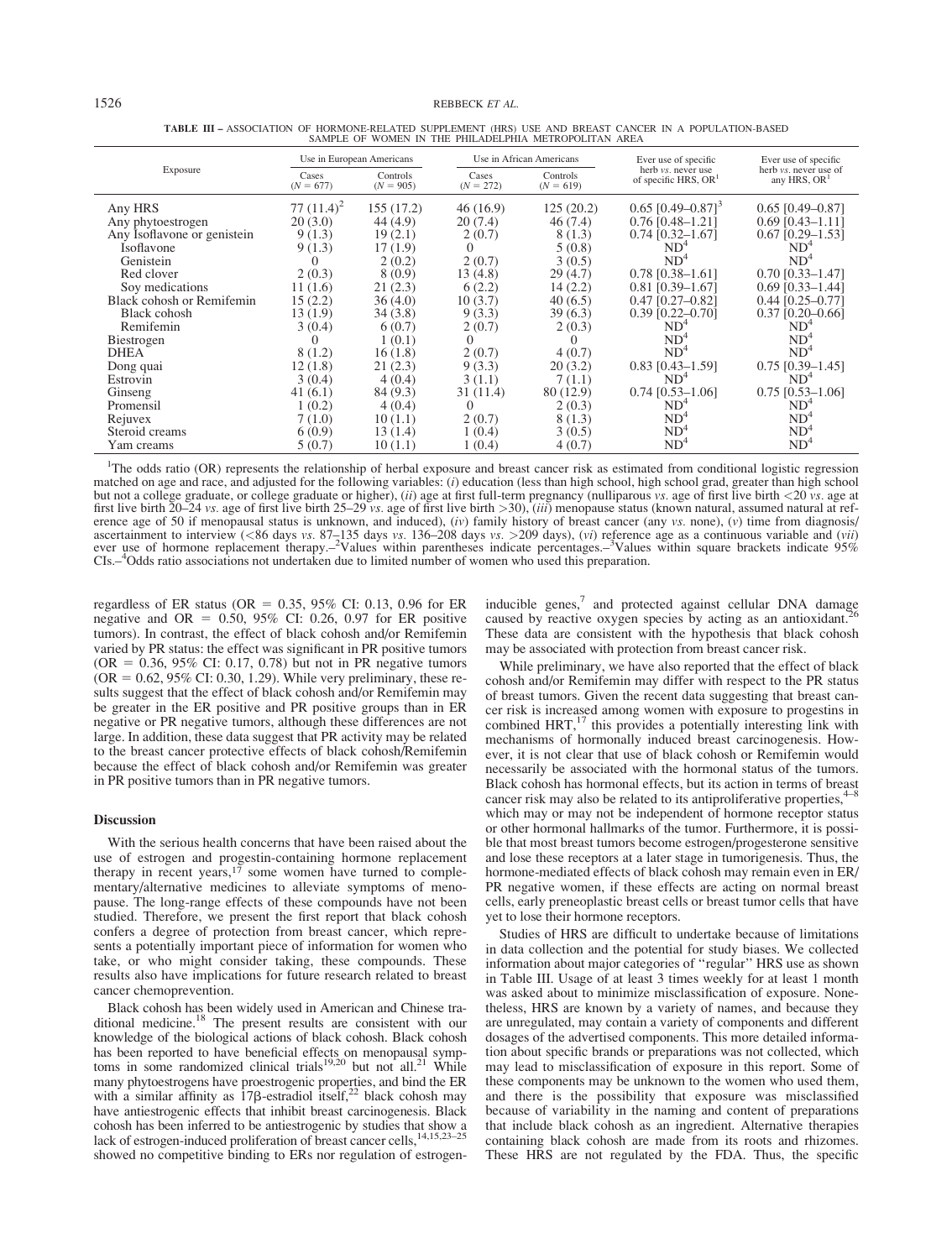content of these preparations is not uniform, and it may be difficult to identify specific content and dosage of black cohosh in many preparations. Black cohosh extract is sold under a variety of labels containing doses of the triterpene glycoside 26-deoxyactein. Black cohosh is also sold in tablet form, including the brand Remifemin (Enzymatic Therapy, Green Bay, WI), containing 20 mg of root per tablet. However, it is not always clear what specific compounds or doses have been consumed, and therefore misclassification or reporting bias could limit the inferences made in this report.

Similarly, our study has the potential for differential recall bias between cases and controls. While we specifically asked women about their consumption of HRS prior to the time of cancer diagnosis or the reference date in controls, differential reporting of herbal preparation use by cancer status could have biased our results. Participants who refused participation did so before knowing about the questions regarding herbal preparation use. Therefore, knowledge of our hypotheses was unlikely to have affected participation, and it is unlikely that refusal was differential with respect to the hypotheses studied here. However, if potential controls who used HRS were more likely to agree to participate, and this participation was different than in cases, then our results could be biased toward a protective effect of herbal preparation use. Finally, there has been a suggestion that the timing of phytoestrogen exposure  $(e.g.,$  early in life) may influence the effects of these compounds on breast cancer risk.<sup>27</sup> While self-reported exposure to these agents was prediagnosis, we did not have data regarding timing of exposures. We did consider the interval from diagnosis in cases or reference date in controls to interview, and the adjustment for this variable did not affect the inferences found in Table I. Future studies should consider the timing and duration of black cohosh use in order to better determine dose–response relationships.

Other exposures may influence the associations described here. For example, use of antibiotics or other agents that may alter the gastrointestinal flora that metabolize phytoestrogens may influence the observed associations between HRS and breast cancer. Confounding by other factors, particularly diet and physical activity may have influenced our results. We have explored adjustments for smoking and alcohol consumption, which were not significant confounders in our analysis. However, these adjustments are not optimal surrogate confounders for other relevant factors and additional studies should consider whether diet, physical activity or other exposures confound the relationship reported here. Women who take black cohosh and other HRS may have diets rich in other compounds that influence breast cancer risk, thereby confounding the relationship of herb use with breast cancer risk.

- 1. Adlercreutz H, Mazur W. Phyto-oestrogens and Western diseases. Ann Med 1997;29:95–120.
- 2. Trock BJ, Hilakivi-Clarke L, Clarke R. Meta-analysis of soy intake and breast cancer risk. J Natl Cancer Inst 2006;98:459–71.
- 3. Mishra SI, Dickerson V, Najm W. Phytoestrogens and breast cancer prevention: what is the evidence? Am J Obstet Gynecol 2003;188(5, Suppl): S66–70.
- 4. Setchell KD, Lawson AM, Borriello SP, Harkness R, Gordon H, Morgan DM, Kirk DN, Adlercreatz H, Anderson LC, Axelson M. Lignan formation in man–microbial involvement and possible roles in relation to cancer. Lancet 1981;2:4–7.
- 5. Adlercreutz H, Fotsis T, Heikkinen R, Dwyer JT, Woods M, Goldin BR, Gorbach SL. Excretion of the lignans enterolactone and enterodiol and of equol in omnivorous and vegetarian postmenopausal women and in women with breast cancer. Lancet 1982;2:1295–9.
- 6. Rose DP. Dietary fiber, phytoestrogens, and breast cancer. Nutrition 1992;8:47–51.
- 7. Liu ZP, Yu B, Huo JS, Lu CQ, Chen JS. Estrogenic effects of Cimicifuga racemosa (black cohosh) in mice and on estrogen receptors in MCF-7 cells. J Med Food 2001;4:171–8.
- 8. Matsumura A, Ghosh A, Pope GS, Darbre PD. Comparative study of oestrogenic properties of eight phytoestrogens in MCF7 human breast cancer cells. J Steroid Biochem Mol Biol 2005;94:431–43.
- 9. Wang TT, Sathyamoorthy N, Phang JM. Molecular effects of genistein on estrogen receptor mediated pathways. Carcinogenesis 1996;17: 271–5.

Similarly, women who use these compounds may have lifestyles that involve physical activity or other exposures that differ from women who do not. While we did not have detailed dietary or physical activity information in this study, we did attempt to adjust for possible confounders including smoking and alcohol consumption history. Neither of these factors was a significant confounder in our analysis. Indeed, the raw (unadjusted) OR association for black cohosh use was not substantially different than the adjusted OR in our final adjusted analysis.

In summary, black cohosh has been previously shown to have antiproliferative, antiestrogenic and antioxidant properties, and is effective in the management of menopausal symptoms. However, side effects of black cohosh use have been reported,<sup>28</sup> there have been suggestions that black cohosh may influence breast cancer severity phenotype in a mouse model,<sup>29</sup> and the specific content and dose of preparations containing black cohosh are not always known. Therefore, substantial additional research must be undertaken before it can be established that black cohosh, or some compound found in black cohosh, is a breast cancer chemopreventive agent. Furthermore, women may wish to seek guidance from their physician before using these compounds, and the data presented here do not suggest that use of black cohosh is an appropriate substitute for standard hormone replacement therapy.

### Acknowledgements

All authors have had full access to all of the data in the study and take responsibility for the integrity of the data and the accuracy of the data analysis. The authors thank Drs. Lewis Chodosh, J.A. Grisso, Carol Reynolds, Steven C. Rubin, and Jesse Berlin for their important roles in the development and execution of this research, the database manager Ms. Anita L. Weber, the Project Manager for the Hospital Network Core Ms. Elene Turzo, and the Project Manager for the Field Core Ms. Desiree Burgh for their incredible efforts in coordinating the logistical aspects of obtaining IRB approvals in participating hospitals and for ascertaining and recruiting the large number of subjects in this study. Our thanks to Ms. Karen Venuto who managed the tracking database and the vast correspondence involved in such study, and to Mr. Shawn Fernandes for performing extensive quality control checks and helping with the development of the questionnaire database. We are grateful to the cooperation of the hospitals in the Greater Delaware Valley and the support of the physicians who sponsored our study in these institutions, as without this help we could not have performed this study.

## References

- 10. Diel P, Olff S, Schmidt S, Michna H. Molecular identification of potential selective estrogen receptor modulator (SERM) like properties of phytoestrogens in the human breast cancer cell line MCF-7. Planta Med 2001;67:510–14.
- 11. Ju YH, Allred CD, Allred KF, Karko KL, Doerge DR, Helferic W. Physiological concentrations of dietary genistein dose-depend-ently stimulate growth of estrogen-dependent human breast cancer (MCF-7) tumors implanted in athymic nude mice. J Nutr 2001;131: 2957–62.
- 12. Amato P, Christophe S, Mellon PL. Estrogenic activity of herbs commonly used as remedies for menopausal symptoms. Menopause 2002; 9:145–50.
- 13. Wu W-H, Liu L-Y, Chung C-J, Jou H-J, Wang T-A. Estrogenic effect of yam ingestion in healthy postmenopausal women. J Am Coll Nutr 2005;24:235–243.
- 14. Nesselhut T, Schellhase R, Dietrich R, Kuhn W. Untersuchungen zur proliferativen Potenz von Phytopharmaka mit ostrogenahnlicher Wir-kung bei Mammarkarzinomzellen. Gynakol Onkol 1993;254:817–18.
- 15. Zierau O, Boinet C, Kolba S, Wulf M, Vollmer G. Antiestrogenic activities of Cimicifuga racemosa extracts. J Steroid Biochem Mol Biol 2002;80:125–30.
- 16. Strom BL, Schinnar R, Weber AL, Bunin GR, Berlin JA, Baumgarten M, DeMichele AM, Rubin SC, Berlin M, Troxel AB, Rebbeck TR. Protective effect of postmenopausal use of combined estrogen plus progestin hormone therapy for endometrial cancer risk. Am J Epidemiol 164(8):775–86.